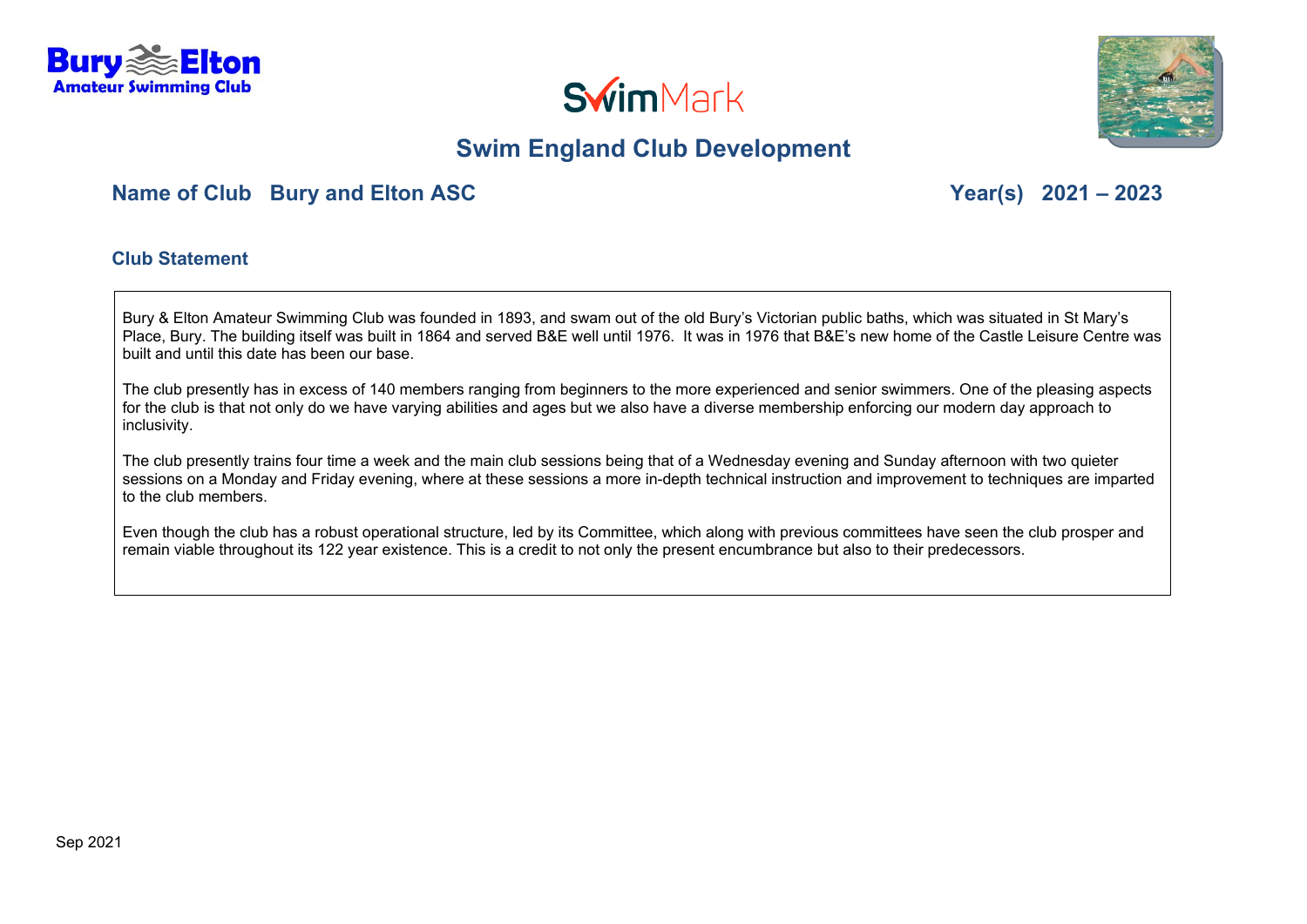





#### **Club Vision/Club Values**

B&E has been in existence in various forms since 1893 to address the growing diversity of the community of bury in learning to swimming and furthermore to enhance and develop swimming techniques in the more profound swimming. Since 18993, the organisation is at the forefront of local development and innovation in the field of swimming to ensure that young children have the ability to learn to swim.

The key contextual points to note regarding B&E's commitment to our swimming members for the period of this plan are:

- During their time, our coaches have acquired a wealth of knowledge and expertise with regards to the technical aspects of swimming and it is the organisation's aim to use this information to help, drive and develop swimming standards across the borough of Bury.
- The financial constraints in which not only sporting clubs, but life in modern day time has the potential to radically change B&E over the duration of this plan.
- A long standing feature of B&E is gala participation which provides for our swimmers to test their abilities in an environment that is challenging but which can also be rewarding and most certainly developing. At the galas they have the opportunity to test their skills against swimmers from other clubs which developing further.
- The changing environment in which practitioners are able to acquire, develop and maintain their skills and knowledge. In particular the ever increasing changes to techniques, legislation and impacts from outside organisations. However this can be offset, hopefully with opportunities to develop and practice skills and techniques.
- B&E also work closely with Castle Leisure and more recently other swimming clubs where it is able to share knowledge and best practice. It is hoped this may expand further in the forthcoming years.
- With these broad contextual points in mind, it is logical that the strategic objectives take account not only of the aspirations of the organisation itself, but also how it can support, drive and where necessary influence the outcomes of these contextual challenges.

A range of strategic objectives have been established that underpin B&E's vision and provide the necessary framework that will enable its realisation. These objectives are outlined in the following pages and the specific actions that we plan to deliver are also detailed.

The B&E vision is therefore to support the advancement of swimming skills through a range of activities and products, all of which serve the needs of the community in its widest sense. These activities and products are part of the B&E vision to support the advancement of the strategic aims and action plan.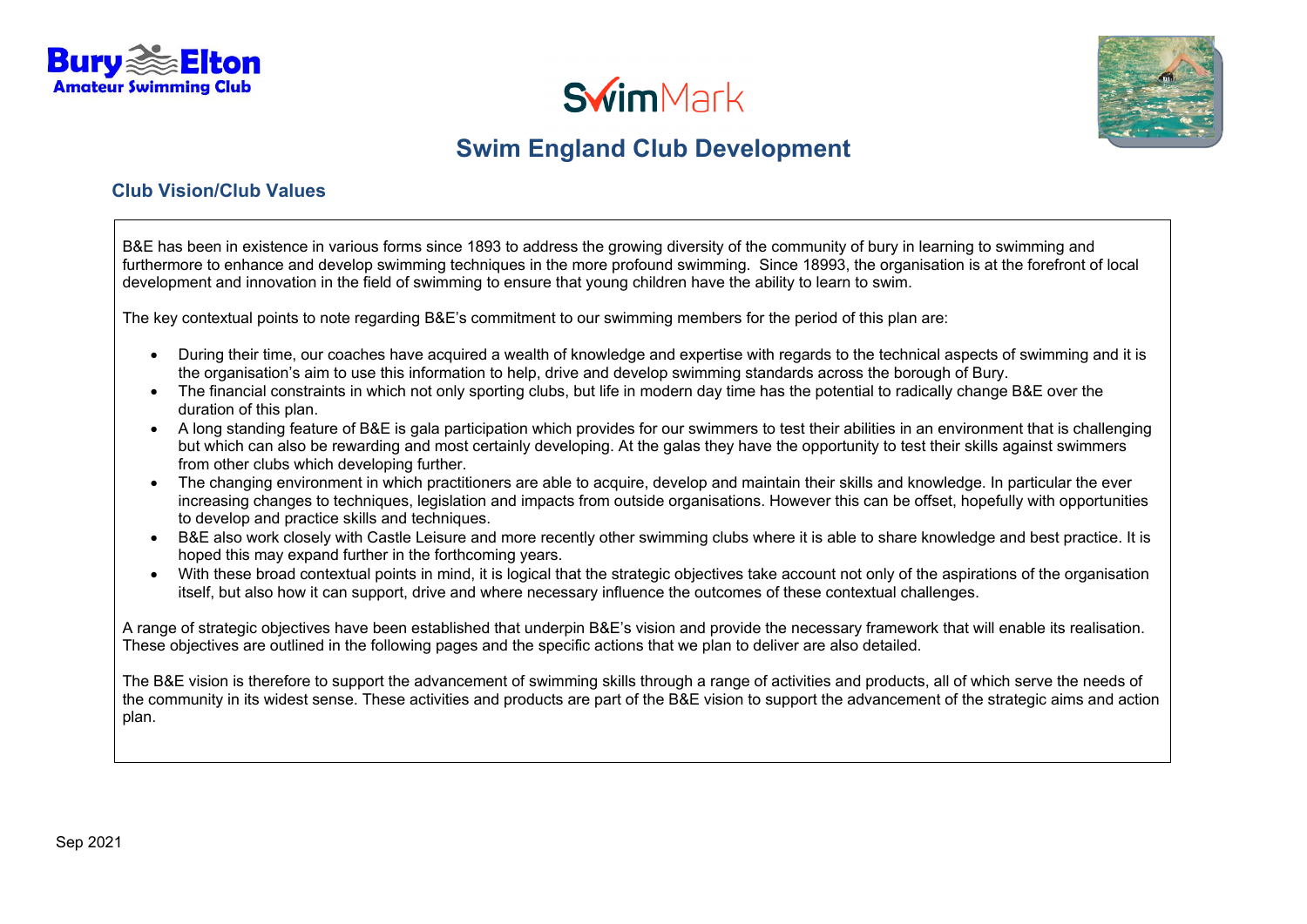



#### **Two Year Plan**

| <b>Clubs Overall</b><br><b>Objectives</b> | To ensure the future of Bury and Elton Swimming Club and its operational efficiency<br>1)<br>To develop and improve techniques and abilities, whilst challenging in galas both individually and as a team.<br>2)<br>To develop the club coaching staff and swimmers to the best of their abilities<br>3)<br>To maintain and strengthen all financial aspects of Bury and Elton Swimming Club<br>4)<br>To develop partnerships with other clubs and local authorities<br>5) |
|-------------------------------------------|----------------------------------------------------------------------------------------------------------------------------------------------------------------------------------------------------------------------------------------------------------------------------------------------------------------------------------------------------------------------------------------------------------------------------------------------------------------------------|
| Year 1<br>Objective(s)                    | Build numbers in the Development Squads through progression and advertising<br>1)<br>Revue membership and training fees to ensure club is viable and can withstand pool cost increases<br>2)<br>Develop the workforce from within the club by providing training and mentoring opportunities<br>3)<br>Audit of pool time to be carried out to ensure pool space is used efficiently across all groups in the club<br>4)                                                    |
| Year 2<br>Objective(s)                    | Establish new areas of promotion of the club, in the local community and through school links to maintain and or<br><b>1</b><br>increase membership<br>Increase percentage of swimmers reaching, county, regional and national standards<br>$\mathbf{2}$<br>Increase number of poolside staff both paid and volunteers<br>3)                                                                                                                                               |

Last 2 years objective shown as a tick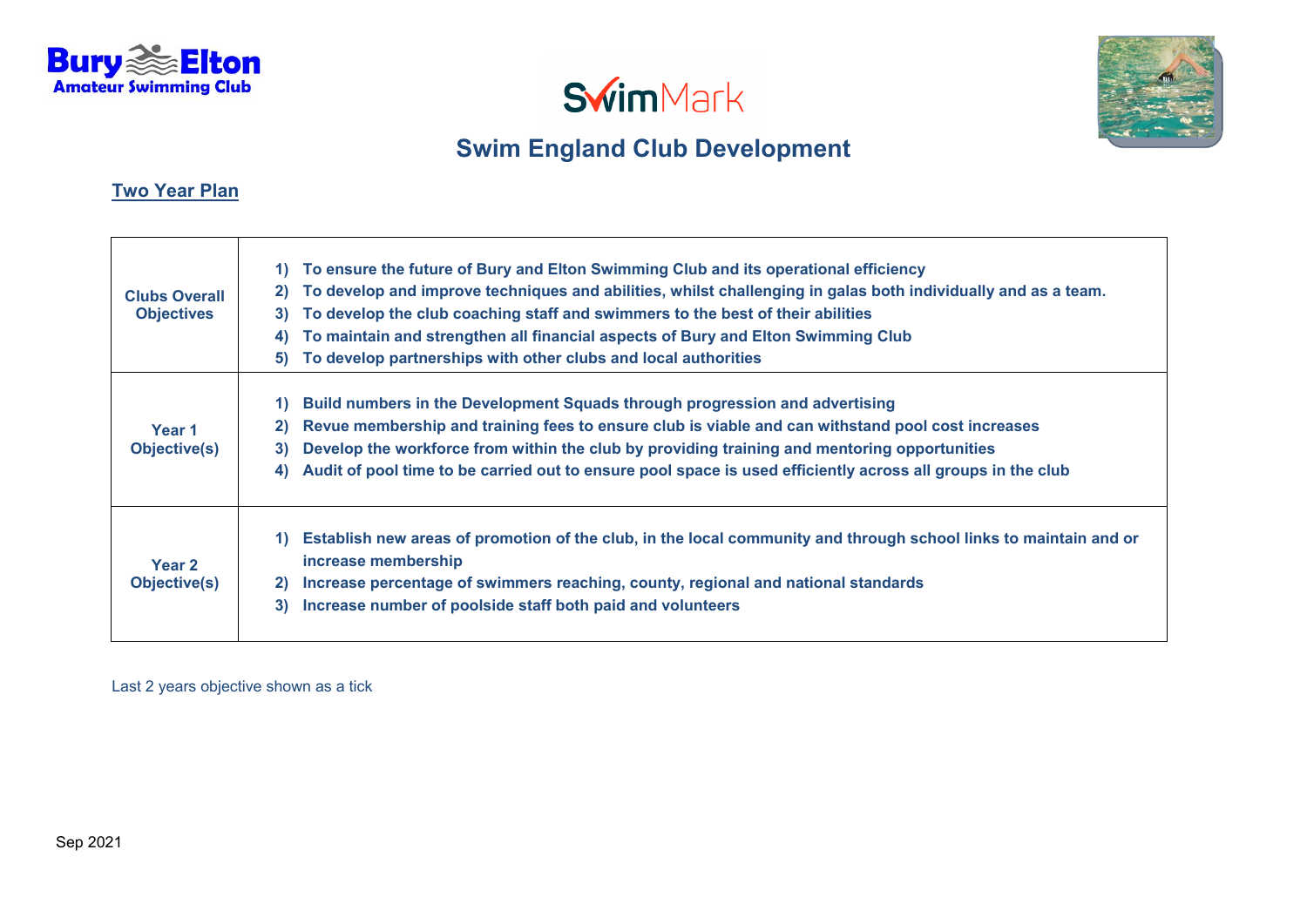







| <b>Club Objective</b>                                                  | <b>Action</b>                                                                                         | By   | Lead Person(s) | Finance /<br><b>Resources</b> | <b>Status</b> |  |
|------------------------------------------------------------------------|-------------------------------------------------------------------------------------------------------|------|----------------|-------------------------------|---------------|--|
| <b>Section 1 - GOVERNANCE</b>                                          |                                                                                                       |      |                |                               |               |  |
| Ensure club is financially viable                                      | Monitor and review our financial<br>governance and ensure they are fit for<br>purposes                | 2023 | Treasurer      | Time                          | Ongoing       |  |
| Ensure club is financially viable                                      | Review our financial policies and<br>procedures on all financial matters<br>associated with the club. | 2023 | Treasurer      | Time                          | Ongoing       |  |
| Hold monthly committee meetings                                        | Book dates one year in advance                                                                        | 2023 | Committee      | Time                          | Ongoing       |  |
| Action any changes needed within the club<br>based on Wavepower review | Set out plan for action once review is<br>received by committee                                       | 2023 | Committee      | Time                          | Ongoing       |  |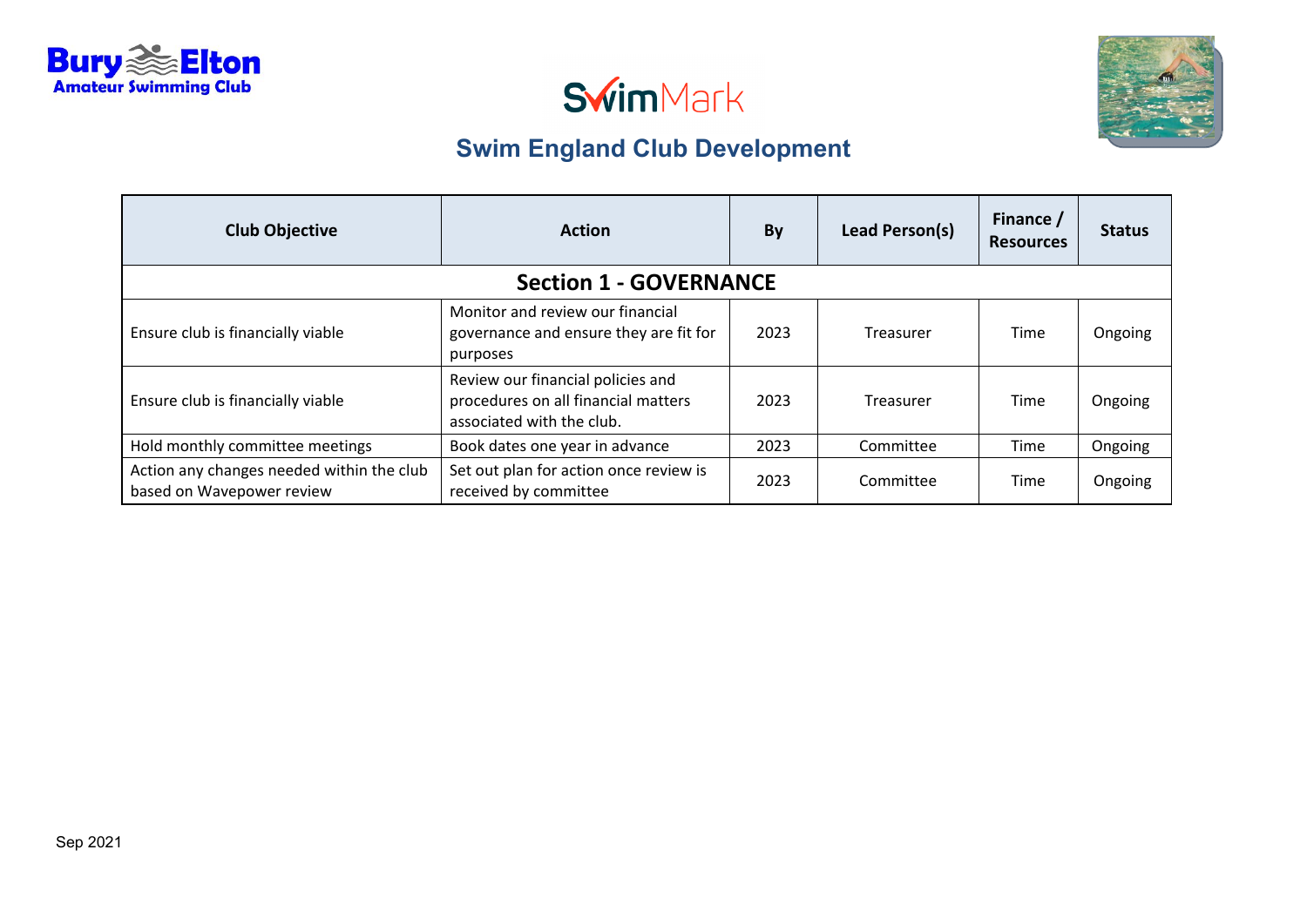





| <b>Club Objective</b>                                                                                     | <b>Action</b>                                                                                                                                                               | By   | Lead<br>Person(s) | Finance /<br><b>Resources</b> | <b>Status</b> |  |
|-----------------------------------------------------------------------------------------------------------|-----------------------------------------------------------------------------------------------------------------------------------------------------------------------------|------|-------------------|-------------------------------|---------------|--|
| <b>Section 2 - ATHLETE PATHWAY</b>                                                                        |                                                                                                                                                                             |      |                   |                               |               |  |
| To contribute to both the Central Lancashire<br>& Manchester Leagues program.                             | Enter leagues and promote through<br>social media                                                                                                                           | 2023 | Committee         | Time                          | Ongoing       |  |
| To develop our swimmers sufficiently so that<br>they will complete at a regional of national<br>level.    | Develop swim training plans, macro and<br>micro cycles and yearly plans                                                                                                     | 2023 | <b>Head Coach</b> | Time                          | Ongoing       |  |
| To formulate a development scheme that will<br>involve plans for each swimmer                             | Develop swimmer assessment plans<br>based on Swim England templates                                                                                                         |      | <b>Head Coach</b> | Time                          | Ongoing       |  |
| Increase links with other clubs and or<br>Performance Swimming group in the area                          | Contact Swim England, Club<br>Development Officer                                                                                                                           | 2023 | <b>Head Coach</b> | Time                          | Ongoing       |  |
| Work with Leisure Operator to organise<br>Attract members at an earlier age<br>link with LTS programme    |                                                                                                                                                                             | 2023 | Committee         | <b>Time</b>                   | Ongoing       |  |
| Create Links with private swim schools                                                                    | Send letters and work out an offer to<br>establish a two way stream of athletes                                                                                             | 2023 | <b>Head Coach</b> | <b>Time</b>                   | Ongoing       |  |
| Become part of an active Club Network                                                                     | Contact Swim England, Club<br>Development Officer                                                                                                                           | 2023 | <b>Head Coach</b> | <b>Time</b>                   | Ongoing       |  |
| Make amendments to Squad Criteria to<br>establish minimum number of hours of<br>attendance for each squad | Look at other clubs criteria and ask<br>advice from Club Development Officer<br>and England Programme Officer                                                               | 2023 | <b>Head Coach</b> | Time                          | Ongoing       |  |
| Audit Water time for each group within club                                                               | Ensure correct registers are kept through<br>three month period of audit - club<br>committee volunteers to regularly check<br>registers poolside throughout audit<br>period | 2023 | <b>Head Coach</b> | <b>Time</b>                   | Ongoing       |  |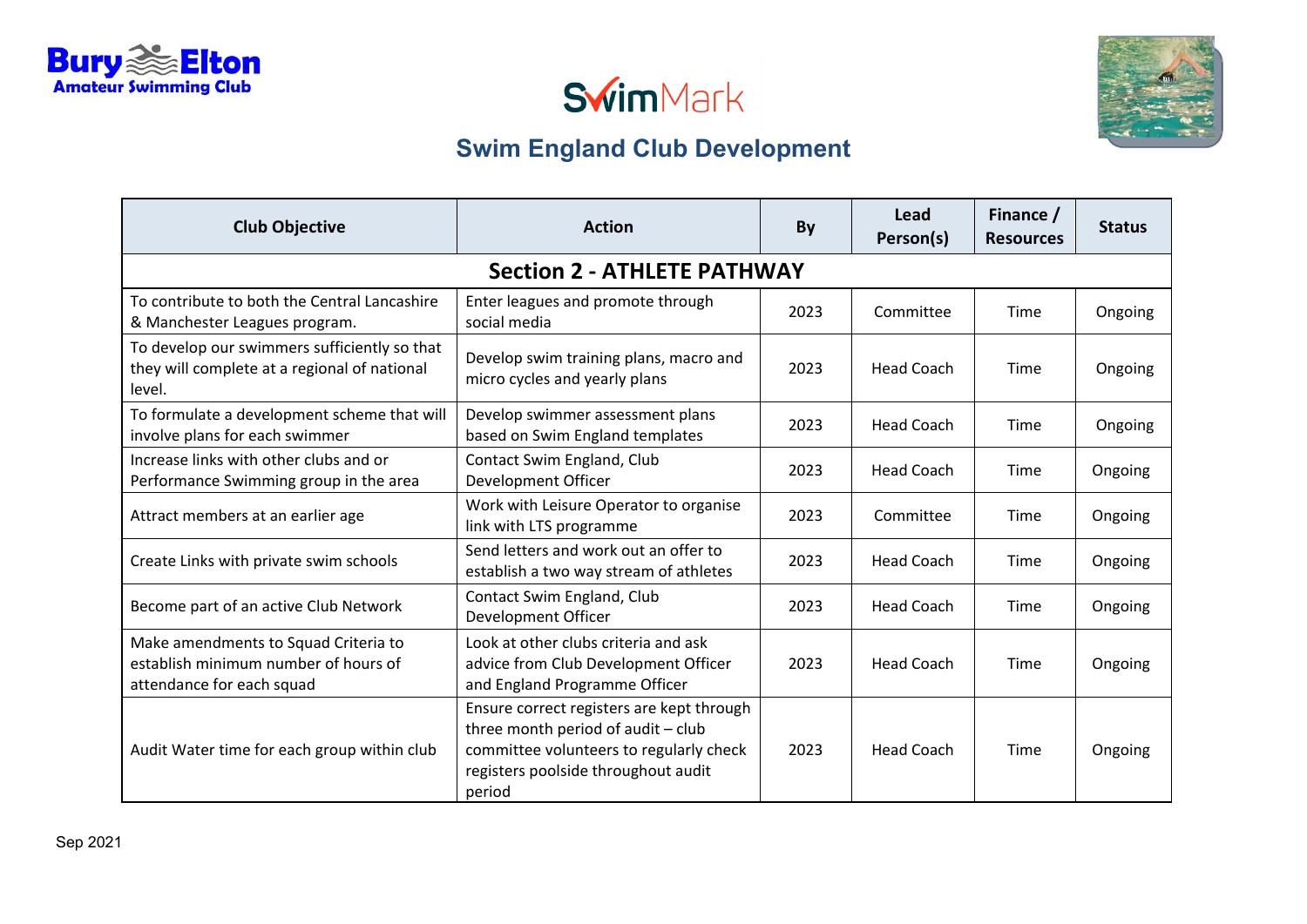



| <b>Club Objective</b>                                                                                                                       | <b>Action</b>                                                                                  | By   | Lead Person(s)   | Finance /<br><b>Resources</b> | <b>Status</b> |  |  |
|---------------------------------------------------------------------------------------------------------------------------------------------|------------------------------------------------------------------------------------------------|------|------------------|-------------------------------|---------------|--|--|
|                                                                                                                                             | <b>Section 3 - WORKFORCE</b>                                                                   |      |                  |                               |               |  |  |
| Undertake succession planning for all roles<br>within the club                                                                              | Encourage older swimmers onto<br>poolside and speak regularly to parents<br>about volunteering | 2023 | Committee        | Time                          | Ongoing       |  |  |
| Update Workforce Plan                                                                                                                       | Review qualifications and identify CPDs.<br>Obtain certificates from staff and<br>volunteers   | 2023 | Committee        | Time                          | Ongoing       |  |  |
| All coaching staff to have an annual review.<br>Ensure they understand their role,<br>responsibilities and line management.<br>Develop PDPs | Rolling review programme                                                                       | 2023 | Head Coach/Chair | Time                          | Ongoing       |  |  |
| Ensure all staff and volunteers required,<br>have attended Safeguarding workshop                                                            | Review database and colour code<br>appropriately. Organise training and<br>keep up to date     | 2023 | Head Coach/Chair | Time                          | Ongoing       |  |  |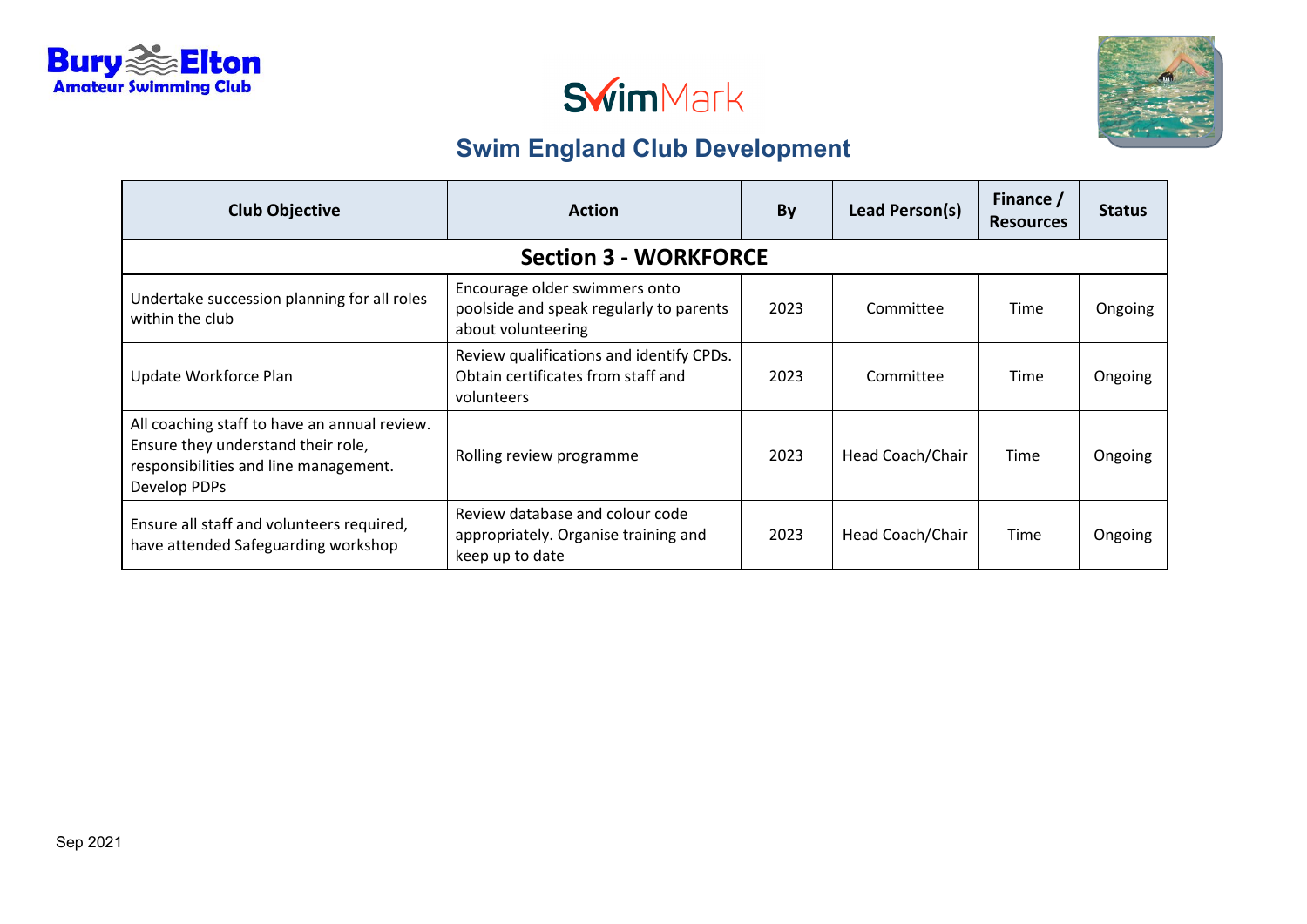





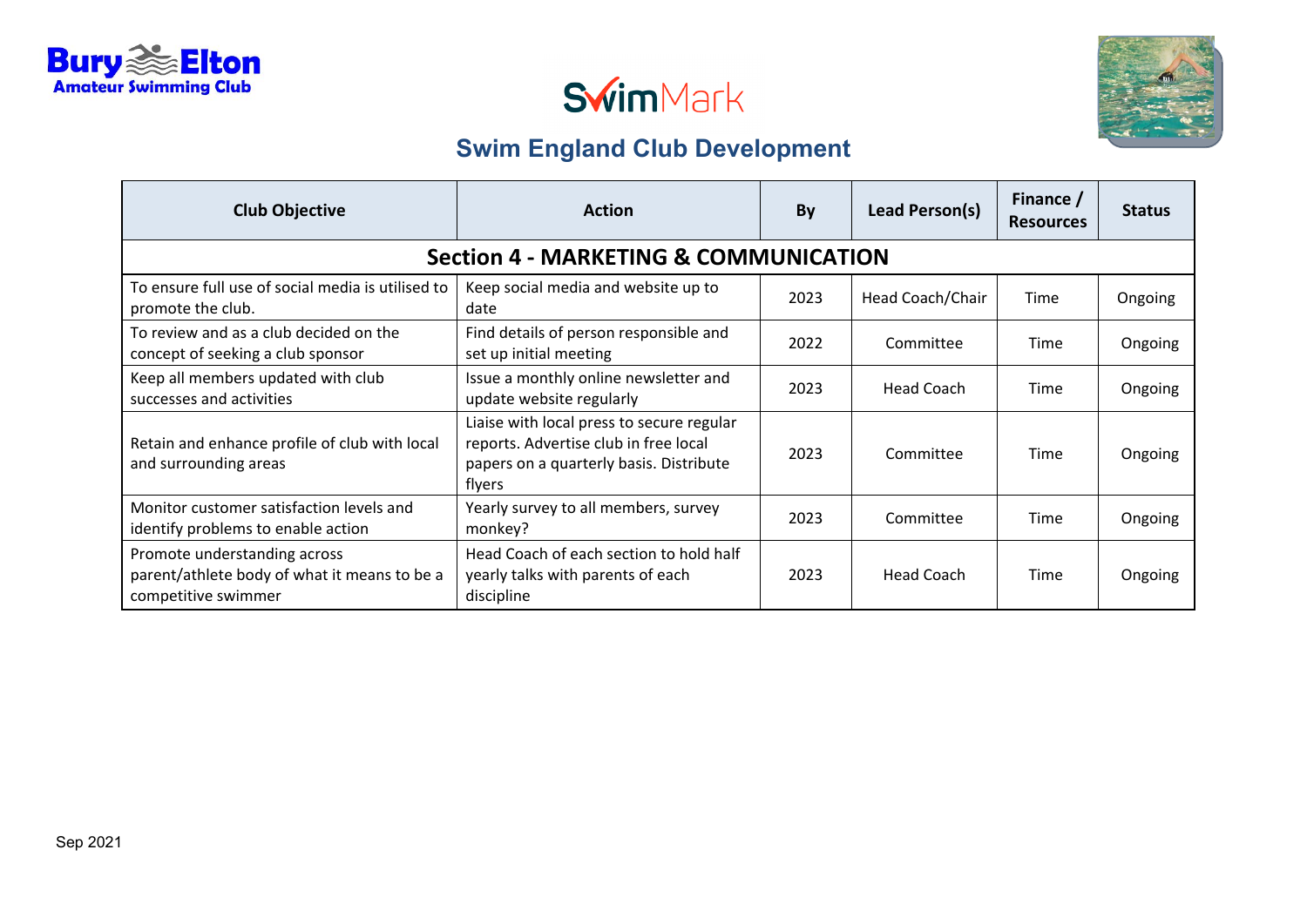



| <b>Club Objective</b><br><b>Action</b>                                                                 |                                                                  | By   | Lead Person(s) | Finance /<br><b>Resources</b> | <b>Status</b> |
|--------------------------------------------------------------------------------------------------------|------------------------------------------------------------------|------|----------------|-------------------------------|---------------|
|                                                                                                        | <b>Section 5 - Partnerships</b>                                  |      |                |                               |               |
| Develop relationships with key partners to<br>support the delivery of Bury and Elton<br>Swimming Club. | Find details of person responsible and<br>set up initial meeting | 2023 | Committee      | Time                          | Ongoing       |
| Work with Local Authority                                                                              | Find details of person responsible and<br>set up initial meeting | 2023 | Committee      | Time                          | Ongoing       |
| Work with other local clubs and Performance<br>Programmes                                              | Contact local clubs and liaise at<br>competitions                | 2023 | Committee      | Time                          | Ongoing       |
| Work with Swim England Club Development<br><b>Officer</b>                                              | Meet regularly as appropriate                                    | 2023 | Committee      | Time                          | Ongoing       |
| Take an active part in any Club Networks that<br>are local enough to access                            | Contact the Swim England Club<br>Development Officer             | 2023 | Committee      | Time                          | Ongoing       |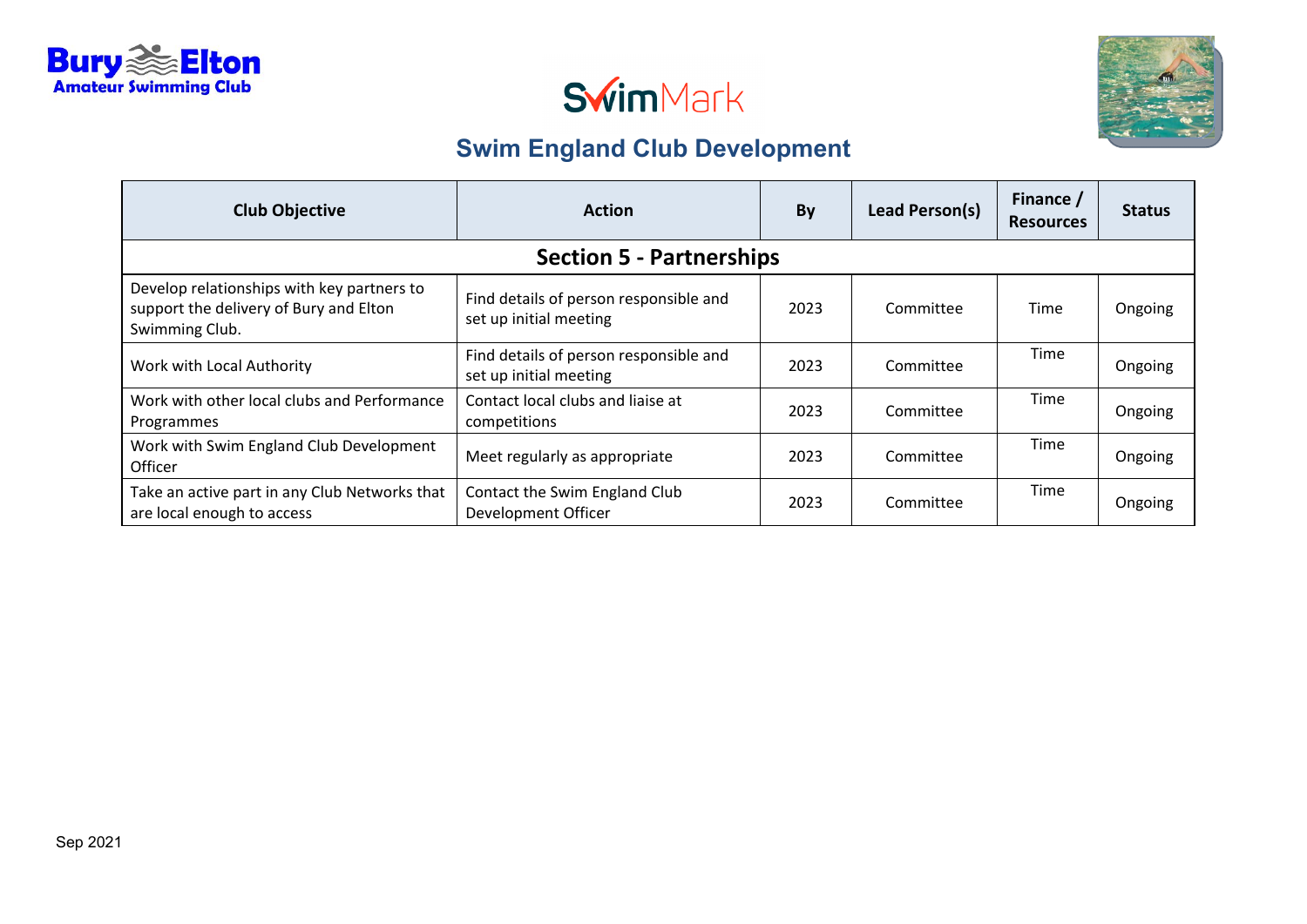





### **Club Committee Details:**

| <b>Position</b>                 | <b>Full Name</b>       | <b>Email address</b> | Please provide details of how you<br>have thought about succession<br>planning for this role                                                                                                                                                                              |
|---------------------------------|------------------------|----------------------|---------------------------------------------------------------------------------------------------------------------------------------------------------------------------------------------------------------------------------------------------------------------------|
| Chair                           | <b>Jason Carter</b>    | Club email           | A vice chairman has been appointed to<br>succeed the chairman                                                                                                                                                                                                             |
| Vice chairman (if applicable)   | <b>Chris Ellison</b>   |                      | A number of new committee members<br>have recently joined and over the next 3<br>months will be approached to provide a<br>succession for this role                                                                                                                       |
| <b>Secretary</b>                | <b>Jean Kalns</b>      |                      | A number of new committee members<br>have recently joined and over the next 3<br>months will be approached to provide a<br>succession for this role                                                                                                                       |
| Treasurer / Finance Officer     | <b>Andy Melbourne</b>  |                      | This role was hard to fill and Andy has<br>young swimmers with the club and has<br>committed long term. We do have other<br>new committee members which have<br>recently joined and over the next 3<br>months will be approached to provide a<br>succession for this role |
| Welfare Officer (if applicable) | <b>Louise Saville</b>  |                      | A number of new committee members<br>have recently joined and over the next 3<br>months will be approached to provide a<br>succession for this role                                                                                                                       |
| <b>Workforce Coordinator</b>    | <b>Gillian Duxbury</b> |                      | The chairman and other coaches can<br>succeed this role. All are safeguard<br>trained                                                                                                                                                                                     |